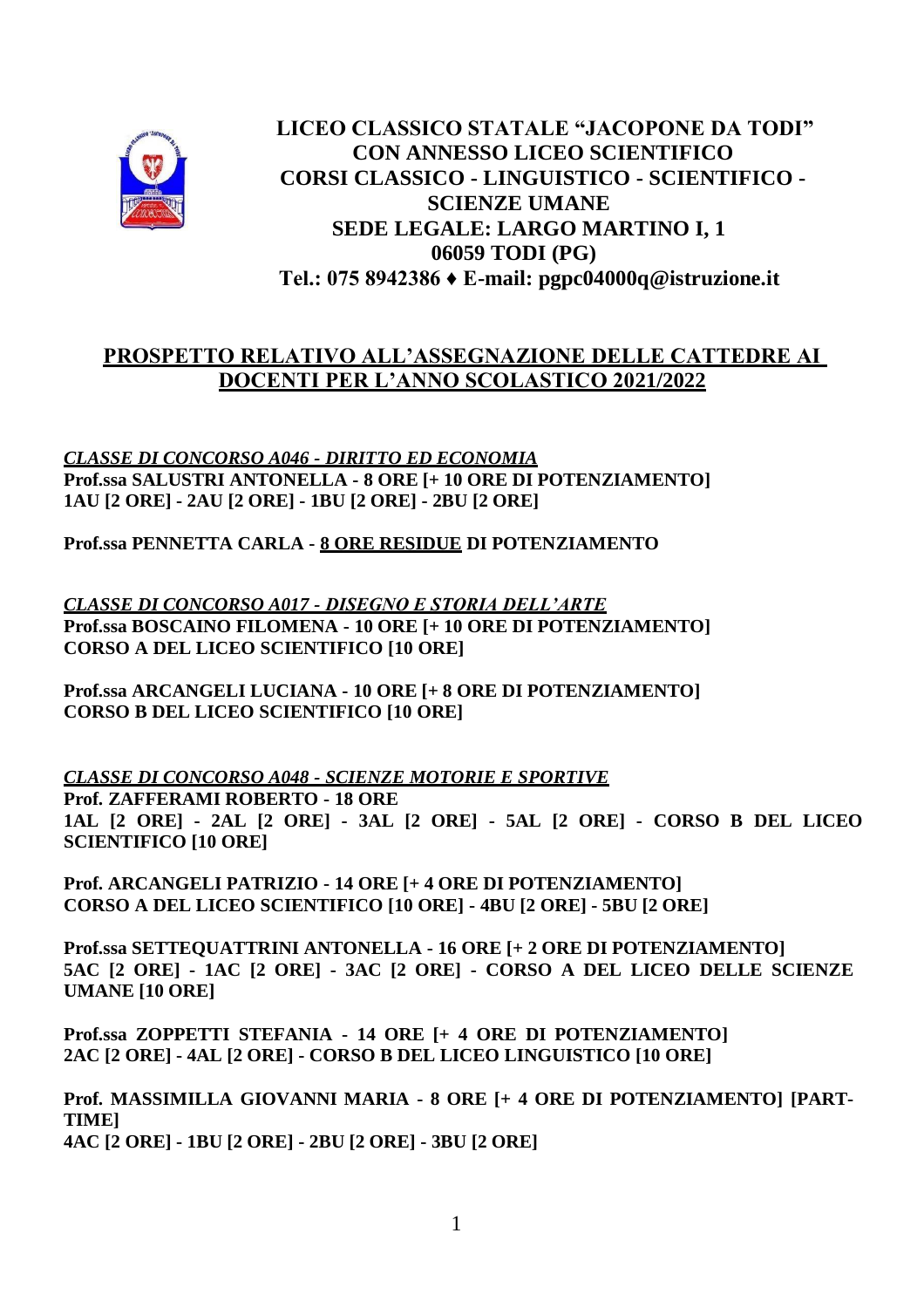*CLASSE DI CONCORSO A018 - FILOSOFIA E SCIENZE UMANE*

**Prof.ssa BARTOLUCCI ELISA - 18 ORE 1AU [4 ORE] - 2AU [4 ORE] - 3AU [5 ORE] - 4AU [5 ORE]**

**Prof.ssa ERCOLANETTI MAIRA - 18 ORE 1BU [4 ORE] - 2BU [4 ORE] - 5BU [5 ORE] - 5AU [5 ORE]** 

**SCIENZE UMANE 1 - 10 ORE [+ 8 ORE PRESSO ALTRO ISTITUTO] 3BU [5 ORE] - 4BU [5 ORE]**

*CLASSE DI CONCORSO A019 - FILOSOFIA E STORIA* **Prof.ssa BERNARDINI PAOLA - 18 ORE 1AC [6 ORE - FILOSOFIA E STORIA] - 2AC [6 ORE - FILOSOFIA E STORIA] - 3AC [6 ORE - FILOSOFIA E STORIA]**

**Prof.ssa MARIROSSI PATRIZIA - 18 ORE 3AU [5 ORE - FILOSOFIA E STORIA] - 5AU [5 ORE - FILOSOFIA E STORIA] - 3BU [3 ORE - FILOSOFIA] - 5BU [5 ORE - FILOSOFIA E STORIA]** 

**Prof.ssa VERDOLINI LETIZIA - 23 ORE 5AL [4 ORE - FILOSOFIA E STORIA] - 5BL [4 ORE - FILOSOFIA E STORIA] - 3AS [5 ORE - FILOSOFIA E STORIA] - 4AS [5 ORE - FILOSOFIA E STORIA] - 5AS [5 ORE - FILOSOFIA E STORIA]**

**Prof.ssa GARIAZZO VALENTINA - 18 ORE 3AL [4 ORE - FILOSOFIA E STORIA] - 4AL [4 ORE - FILOSOFIA E STORIA] - 4BS [5 ORE - FILOSOFIA E STORIA] - 5BS [5 ORE - FILOSOFIA E STORIA]**

**Prof.ssa MARUCCHINI GLORIA - 18 ORE 3BL [4 ORE - FILOSOFIA E STORIA] - 4BL [4 ORE - FILOSOFIA E STORIA] - 4AU [5 ORE FILOSOFIA E STORIA] - 4BU [5 ORE - FILOSOFIA E STORIA]** 

**Prof. TABET SAMMY - 7 ORE [+ 14 ORE PRESSO ALTRO ISTITUTO] 3BS [5 ORE - FILOSOFIA E STORIA] - 3BU [2 ORE - STORIA]** 

*CLASSE DI CONCORSO A026 - MATEMATICA* **Prof.ssa GRILLO MICHELA - 20 ORE 1AS [5 ORE] - 2AS [5 ORE] - 1BS [5 ORE] - 2BS [5 ORE]**

*CLASSE DI CONCORSO A027 - MATEMATICA E FISICA*

**Prof. SCIMMI BENEDETTO - 19 ORE 5AC [3 ORE - MATEMATICA] - 1AU [4 ORE - MATEMATICA] - 2AU [4 ORE - MATEMATICA] - 1BU [4 ORE - MATEMATICA] - 2BU [4 ORE - MATEMATICA]**

**Prof.ssa GIAMMARIA CARLA - 18 ORE 1AL [3 ORE - MATEMATICA] - 2AL [3 ORE - MATEMATICA] - 3AL [4 ORE - MATEMATICA E FISICA] - 4BL [4 ORE - MATEMATICA E FISICA] - 5AL [4 ORE - MATEMATICA E FISICA]**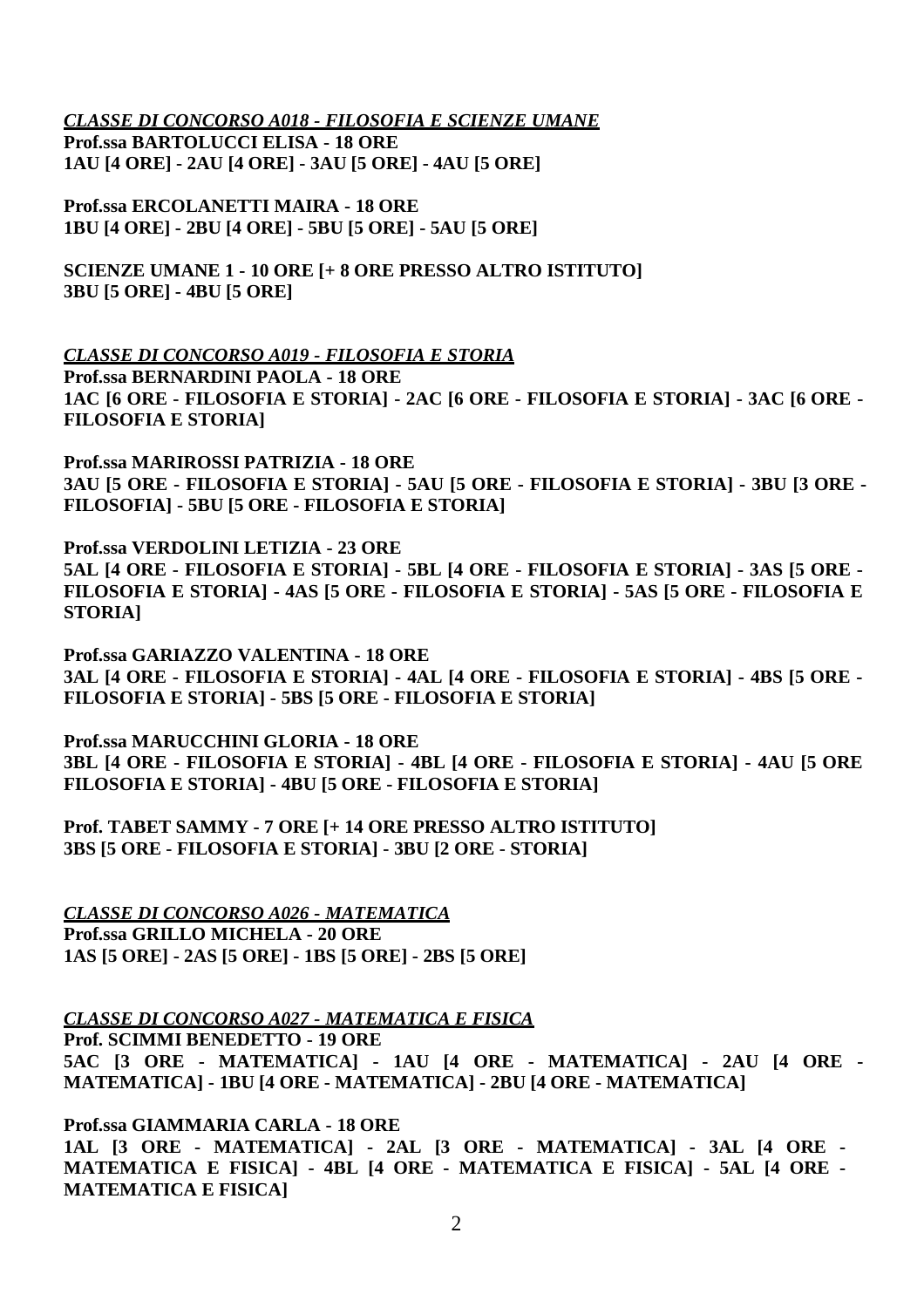**Prof.ssa CASACCIA ROBERTA - 18 ORE**

**4AS [3 ORE - FISICA] - 1BS [3 ORE - FISICA] - 2BS [3 ORE - FISICA] - 3BS [3 ORE - FISICA] - 4BS [3 ORE - FISICA] - 5BS [3 ORE - FISICA]**

**Prof.ssa TROTTA MARTA - 9 ORE [PART-TIME] 4AC [3 ORE - MATEMATICA] - 1AC [2 ORE - FISICA] - 2AC [4 ORE - MATEMATICA E FISICA]** 

**Prof.ssa LUCARONI VALENTINA - 18 ORE 5BL [4 ORE - MATEMATICA E FISICA] - 3AS [3 ORE - FISICA] - 5AS [3 ORE - FISICA] - 4BS [4 ORE MATEMATICA] - 5BS [4 ORE - MATEMATICA]**

**Prof.ssa CALZOLARI ELISA - 18 ORE 1AC [2 ORE - MATEMATICA] - 3AC [4 ORE - MATEMATICA E FISICA] - 3AS [4 ORE - MATEMATICA] - 4AS [4 ORE - MATEMATICA] - 5AS [4 ORE - MATEMATICA]**

**Prof. BIONDINI MARCO - 18 ORE 1AS [3 ORE - FISICA] - 2AS [3 ORE - FISICA] - 3BS [4 ORE - MATEMATICA] - 4AL [4 ORE - MATEMATICA E FISICA] - 5BU [4 ORE - MATEMATICA E FISICA]** 

**MATEMATICA 1 - 14 ORE [+ 4 ORE DI POTENZIAMENTO] 1BL [3 ORE - MATEMATICA] - 2BL [3 ORE - MATEMATICA] - 3BL [4 ORE - MATEMATICA E FISICA] - 3BU [4 ORE - MATEMATICA E FISICA]** 

**MATEMATICA 2 - 16 ORE [+ 2 ORE DI POTENZIAMENTO] 3AU [4 ORE - MATEMATICA E FISICA] - 4AU [4 ORE - MATEMATICA E FISICA] - 5AU [4 ORE - MATEMATICA E FISICA] - 4BU [4 ORE - MATEMATICA E FISICA]**

*CLASSE DI CONCORSO A011 - ITALIANO E LATINO*

**Prof.ssa GENTILI CARLA - 20 ORE 3AS [4 ORE - ITALIANO] - 4AS [7 ORE - ITALIANO E LATINO ] - 5AS [7 ORE - ITALIANO E LATINO] - 5BU [2 ORE - LATINO]** 

**Prof.ssa MILORDINI ANNA MARIA - 18 ORE 1AS [4 ORE - ITALIANO] - 2AS [7 ORE - ITALIANO E LATINO] - 1BS [4 ORE - ITALIANO] - 3BS [3 ORE - LATINO]**

**Prof.ssa CAVALLINI CARLA MARIA - 21 ORE [+ 1 ORA DI POTENZIAMENTO] 2BL [3 ORE - STORIA E GEOGRAFIA] - 3AS [3 ORE - LATINO] - 3BS [4 ORE - ITALIANO] - 5BS [7 ORE - ITALIANO E LATINO] - 3AU [2 ORE - LATINO] - 3BU [2 ORE - LATINO]**

**Prof.ssa MARIANI MARIA LETIZIA - 6 ORE [+ 12 ORE DI POTENZIAMENTO] 1BL [3 ORE - STORIA E GEOGRAFIA] - 1BU [3 ORE - STORIA E GEOGRAFIA]**

**Prof. MONTELIONE GIUSEPPE - 13 ORE [+ 1 ORA DI POTENZIAMENTO] [PART-TIME] 1BL [2 ORE - LATINO] - 2BL [2 ORE - LATINO] - 1AU [3 ORE - STORIA E GEOGRAFIA] - 1BU [3 ORE - LATINO] - 2BU [3 ORE - STORIA E GEOGRAFIA]**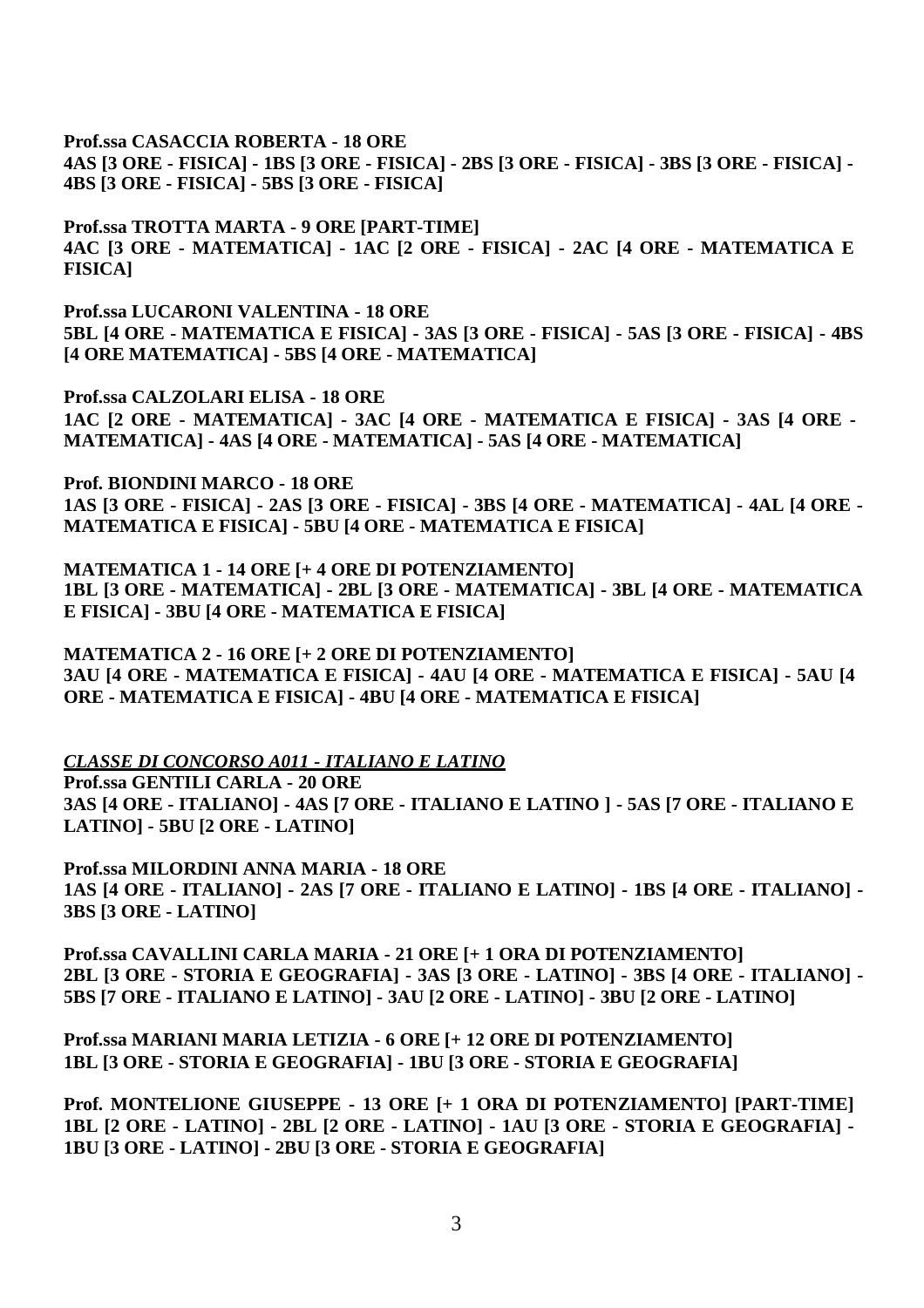## **Prof.ssa FELCETI SUSI - 18 ORE**

**1AL [4 ORE - ITALIANO ] - 2AL [4 ORE - ITALIANO ] - 1BL [4 ORE - ITALIANO] - 1AS [3 ORE - LATINO] - 2AS [3 ORE - STORIA E GEOGRAFIA]** 

**Prof.ssa BATTISTINI MANUELA - 14 ORE [+ 4 ORE DI POTENZIAMENTO] 1AL [3 ORE - STORIA E GEOGRAFIA] - 2AL [3 ORE - STORIA E GEOGRAFIA] - 3BL [4 ORE - ITALIANO] - 2BU [4 ORE - ITALIANO]**

**Prof.ssa BAGLIONI NELIDA - 18 ORE 3AL [4 ORE - ITALIANO] - 4AL [4 ORE - ITALIANO] - 5AL [4 ORE - ITALIANO] - 1AS [3 ORE - STORIA E GEOGRAFIA] - 1BS [3 ORE - STORIA E GEOGRAFIA]**

**Prof.ssa BELLI CRISTINA - 18 ORE 2BL [4 ORE - ITALIANO] - 4BL [4 ORE - ITALIANO] - 5BL [4 ORE - ITALIANO] - 2BS [6 ORE - LATINO E STORIA E GEOGRAFIA ]** 

**Prof. UMBRICO ALESSIO - 18 ORE 1BS [3 ORE - LATINO] - 2BS [4 ORE - ITALIANO] - 4BS [4 ORE - ITALIANO] - 2AU [3 ORE - STORIA E GEOGRAFIA] - 5BU [4 ORE - ITALIANO]** 

**Prof.ssa PRETEROSSI VALENTINA - 16 ORE [+ 2 ORE DI POTENZIAMENTO] 3AU [4 ORE - ITALIANO] - 4AU [6 ORE - ITALIANO E LATINO] - 5AU [6 ORE - ITALIANO E LATINO]** 

**A011 1 - 13 ORE [+ 5 ORE DI POTENZIAMENTO] 2BU [3 ORE - LATINO] - 3BU [4 ORE - ITALIANO] - 4BU [6 ORE - ITALIANO E LATINO]** 

*CLASSE DI CONCORSO A013 - ITALIANO, LATINO E GRECO*

**Prof.ssa MASSARO GIULIANA - 18 ORE 5AC [3 ORE - STORIA E GEOGRAFIA] - 1AC [4 ORE - LATINO] - 2AC [3 ORE - GRECO] - 3AC [4 ORE - LATINO] - 1AL [2 ORE - LATINO] - 2AL [2 ORE - LATINO]** 

**Prof.ssa MENCIOTTI TIZIANA - 18 ORE 4AC [9 ORE - LATINO E GRECO] - 1AC [3 ORE - GRECO] - 3AC [3 ORE - GRECO] - 4BS [3 ORE - LATINO]**

**Prof.ssa MORONI LORIANA - 13 ORE [+ 5 ORE DI POTENZIAMENTO] 4AC [4 ORE - ITALIANO] - 5AC [5 ORE - LATINO ] - 1BU [4 ORE - ITALIANO]**

**Prof. RUSSO VINCENZO - 16 ORE [+ 5 ORE DI POTENZIAMENTO] 5AC [4 ORE - GRECO] - 1AC [4 ORE - ITALIANO] - 2AC [4 ORE - LATINO] - 3AC [4 ORE - ITALIANO]** 

**Prof. FIBUCCHI FABIO - 14 ORE [PART-TIME] 5AC [4 ORE - ITALIANO] - 2AC [4 ORE - ITALIANO] - 1AU [3 ORE - LATINO] - 2AU [3 ORE - LATINO]** 

**Prof.ssa ATTIANESE RAFFAELLA - 11 ORE [+ 1 ORA DI POTENZIAMENTO] 4AC [3 ORE - STORIA E GEOGRAFIA] - 1AU [4 ORE - ITALIANO] - 2AU [4 ORE - ITALIANO]**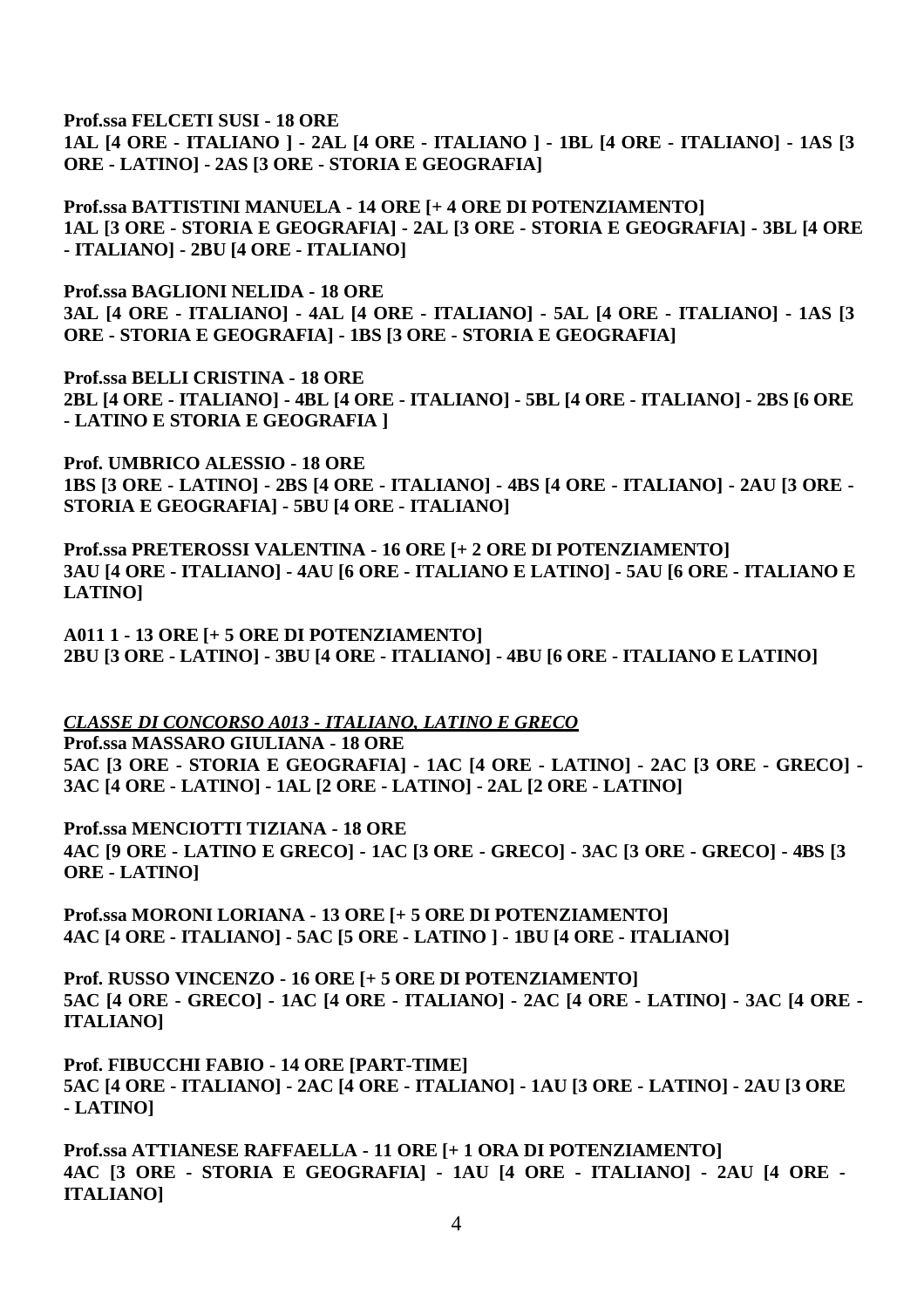*CLASSE DI CONCORSO A050 - SCIENZE NATURALI*

**Prof.ssa CATTANEO BARBARA - 20 ORE TRIENNIO DEL CORSO CLASSICO [6 ORE] - TRIENNIO DEL CORSO A DEL LICEO DELLE SCIENZE UMANE [6 ORE] - 2AU [2 ORE] - TRIENNIO DEL CORSO B DEL LICEO DELLE SCIENZE UMANE [6 ORE]**

**Prof.ssa CIANCALEONI BARTOLI ALESSIA - 20 ORE CORSO A DEL LICEO LINGUISTICO [10 ORE] - CORSO B DEL LICEO LINGUISTICO [10 ORE]** 

**Prof. CECCARINI CARLO - 18 ORE TRIENNIO DEL CORSO A DEL LICEO SCIENTIFICO [9 ORE] - TRIENNIO DEL CORSO B DEL LICEO SCIENTIFICO [9 ORE]**

**Prof. BANCHIERI CESARE - 12 ORE [PART-TIME] BIENNIO DEL CORSO CLASSICO [4 ORE] - BIENNIO DEL CORSO A DEL LICEO SCIENTIFICO [4 ORE] - BIENNIO DEL CORSO B DEL LICEO SCIENTIFICO [4 ORE]** 

**SCIENZE 1 - 6 ORE RESIDUE 1AU [2 ORE] - 1BU [2 ORE] - 2BU [2 ORE]** 

*CLASSE DI CONCORSO A054 - STORIA DELL'ARTE* **Prof.ssa CARDINALI CINZIA - 8 ORE [+ 10 ORE DI POTENZIAMENTO] 3AC [2 ORE] - 3AL [2 ORE] - 3AU [2 ORE] - 3BU [2 ORE]**

**Prof. CASTRICHINI LUCA - 10 ORE [+ 8 ORE DI POTENZIAMENTO] 2AC [2 ORE] - 4AL [2 ORE] - 5AL [2 ORE] - 4BL [2 ORE] - 5BL [2 ORE]** 

**Prof.ssa CASTRICHINI MONICA - 8 ORE [+ 10 ORE DI POTENZIAMENTO] 3BL [2 ORE] - 4AU [2 ORE] - 4BU [2 ORE] - 5BU [2 ORE]** 

**Prof.ssa POTTINI ELENA - 4 ORE [+ 6 ORE DI POTENZIAMENTO] [+ 8 ORE PRESSO ALTRO ISTITUTO] 1AC [2 ORE] - 5AU [2 ORE]**

*CLASSE DI CONCORSO AA24 - FRANCESE* **Prof.ssa BIZZARRI LORETTA - 18 ORE 1AL [3 ORE] - 2AL [3 ORE] - 3AL [4 ORE] - 4AL [4 ORE] - 5AL [4 ORE]**

**Prof.ssa FORNETTI ANTONELLA - 18 ORE 1BL [3 ORE] - 2BL [3 ORE] - 3BL [4 ORE] - 4BL [4 ORE] - 5BL [4 ORE]**

*CLASSE DI CONCORSO AB24 - INGLESE* **Prof.ssa DE NICOLA ANTONELLA - 18 ORE 2AS [3 ORE] - 2BS [3 ORE] - 2AU [3 ORE] - 5AU [3 ORE] - 2BU [3 ORE] - 5BU [3 ORE]**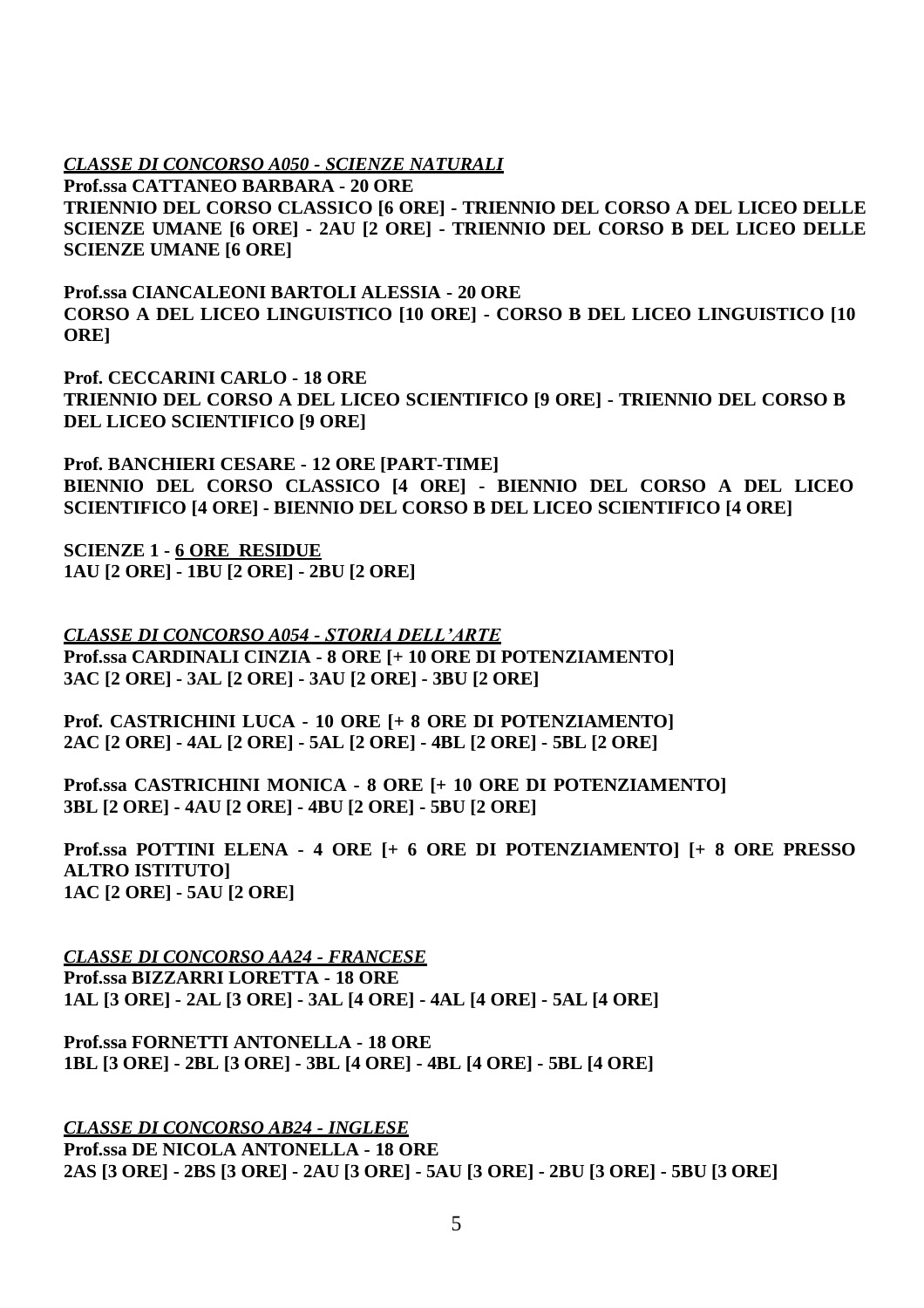**Prof.ssa BARTOLUCCI PAOLA - 15 ORE [+ 3 ORE DI POTENZIAMENTO] 1AL [4 ORE] - 2AL [4 ORE] - 2BL [4 ORE] - 5AL [3 ORE]** 

**Prof.ssa CETRA FRANCESCA - 15 ORE [+ 3 ORE DI POTENZIAMENTO] 3AL [3ORE] - 3BL [3 ORE] - 4AL [3 ORE] - 4BL [3 ORE] - 5BL [3 ORE]** 

**Prof.ssa NASINI ELISABETTA - 16 ORE [+ 2 ORE DI POTENZIAMENTO] 4AC [3 ORE] - 5AC [3 ORE] - 1AC [3 ORE] - 2AC [3 ORE] - 1BL [4 ORE]** 

**Prof. VECCHIO AGATINO - 18 ORE 3AC [3 ORE] - 3AS [3 ORE] - 4AS [3 ORE] - 5AS [3 ORE] - 3BS [3 ORE] - 4BS [3 ORE]**

**Prof.ssa DE GIROLAMO MARIA LUISA - 15 ORE [+ 3 ORE DI POTENZIAMENTO] 3AU [3 ORE] - 4AU [3 ORE] - 3BU [3 ORE] - 4BU [3 ORE] - 5BS [3 ORE]**

**Prof.ssa BECECCO ANNA MAGDALENA - 12 ORE [+ 1 ORA DI POTENZIAMENTO] [+ 5 ORE PRESSO ALTRO ISTITUTO] 1AS [3 ORE] - 1BS [3 ORE] - 1AU [3 ORE] - 1BU [3 ORE]**

*CLASSE DI CONCORSO AC24 - SPAGNOLO* **Prof.ssa BIGI GAIA - 14 ORE[PART-TIME] 1BL [3 ORE] - 2BL [3 ORE] - 4BL [4 ORE] - 5BL [4 ORE]**

**SPAGNOLO 1 - 4 ORE ESIDUE 3BL [4 ORE]**

*CLASSE DI CONCORSO AD24 - TEDESCO* **Prof. MICHELSANTI MIRCO - 18 ORE 1AL [3 ORE] - 2AL [3 ORE] - 3AL [4 ORE] - 4AL [4 ORE] - 5AL [4 ORE]**

*CLASSE DI CONCORSO BA02 - CONVERSAZIONE FRANCESE* **CONVERSAZIONE FRANCESE 1 - 10 ORE RESIDUE CORSI A E B DEL LICEO LINGUISTICO [10 ORE]**

*CLASSE DI CONCORSO BB02 - CONVERSAZIONE INGLESE* **Prof. FAIRCLOUGH DAMIAN MICHAEL - 10 ORE RESIDUE CORSI A E B DEL LICEO LINGUISTICO [10 ORE]**

*CLASSE DI CONCORSO BC02 - CONVERSAZIONE SPAGNOLO*

**Prof.ssa CASTANEDA FRUCTUOSO LIRI - 5 ORE [+ 14 ORE PRESSO ALTRO ISTITUTO] CORSO B DEL LICEO LINGUISTICO [5 ORE]**

*CLASSE DI CONCORSO BD02 - CONVERSAZIONE TEDESCO* **Prof.ssa STIERLIN DANIELA DORIS - 5 ORE [+ 13 ORE DI POTENZIAMENTO] CORSO A DEL LICEO LINGUISTICO [5 ORE]**